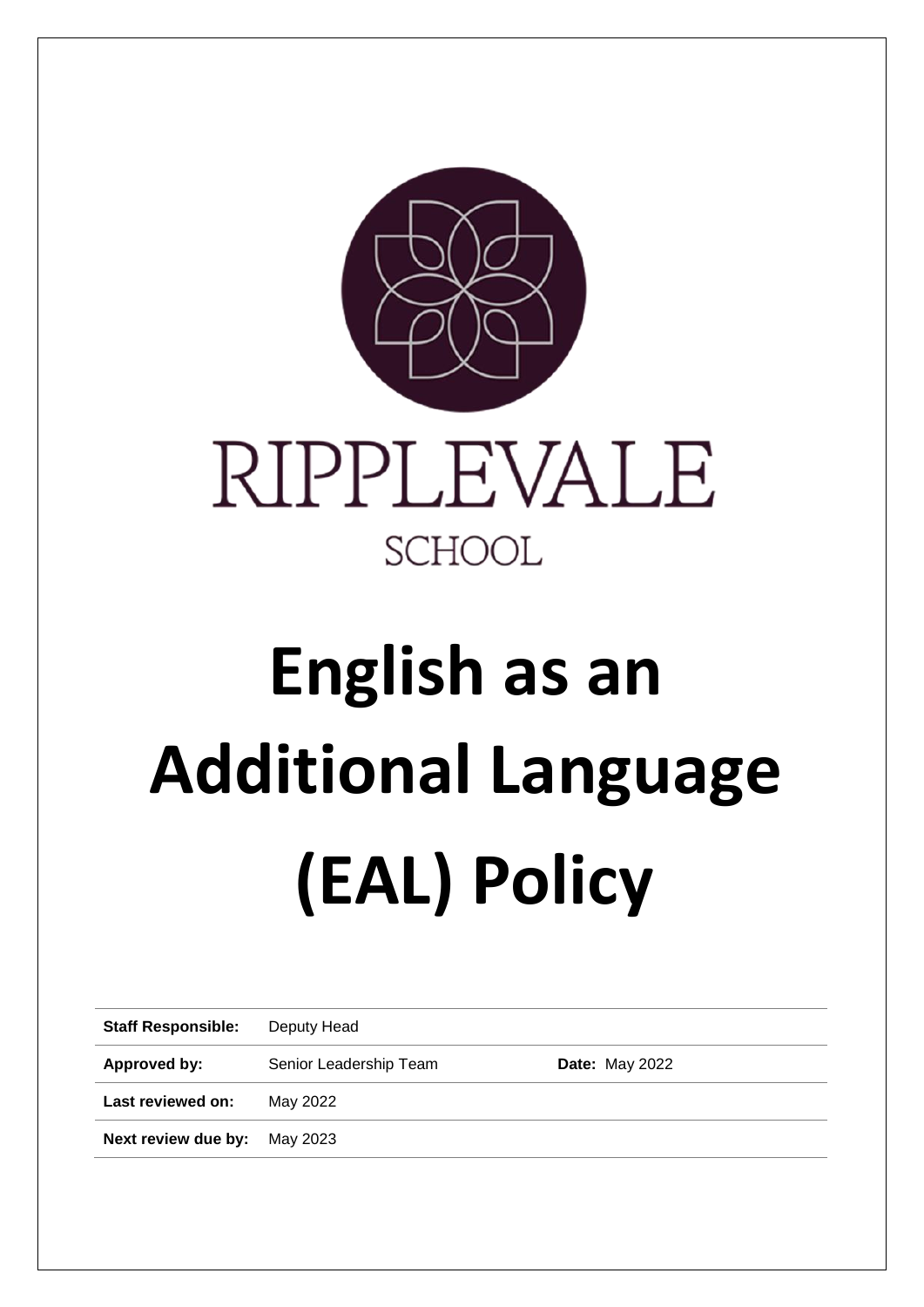# **Ripplevale School**

# **English as an Additional Language (EAL) Policy**

*'Ripplevale School provides a caring learning environment where our students make meaningful progress, relative to their individual starting points. We aim to encourage them to develop appropriate personal, social and employable skills enabling them to become confident, independent and aspiring young people.'*

## **Introduction**

This Policy and the procedures apply to all staff, including Senior Leaders, paid staff, volunteers and sessional workers, students, and anyone working on behalf of Ripplevale School, students/carers, and external agencies.

The purpose of this policy is to outline the school's approach to identifying and meeting the needs of students who are classified as having English as an additional language.

# **Definition**

In defining EAL (English as an Additional Language) we use the following definition -

*'An EAL student is a student whose first language is not English. This encompasses students who are fully bilingual and those at different stages of learning English.'*

EAL students may be:

- Newly arrived from a foreign country and school
- Newly arrived from a foreign country but an English speaking school
- Born aboard, but moved to the UK at some point before starting school,
- Or born in the UK but in a family where the main language is not English.

#### **Recognition**

Ripplevale School seeks to ensure that all students are enabled to have access to a broad and balanced and relevant curriculum. English is best learned through the curriculum and EAL students should be encouraged to play a full part in all learning opportunities. EAL learners make the best progress within a whole school context, where pupils are educated with their peers. Our school environment promotes language development through the rich use of language. The school structure, pastoral care, and overall ethos help EAL students integrate into the school whilst valuing diversity.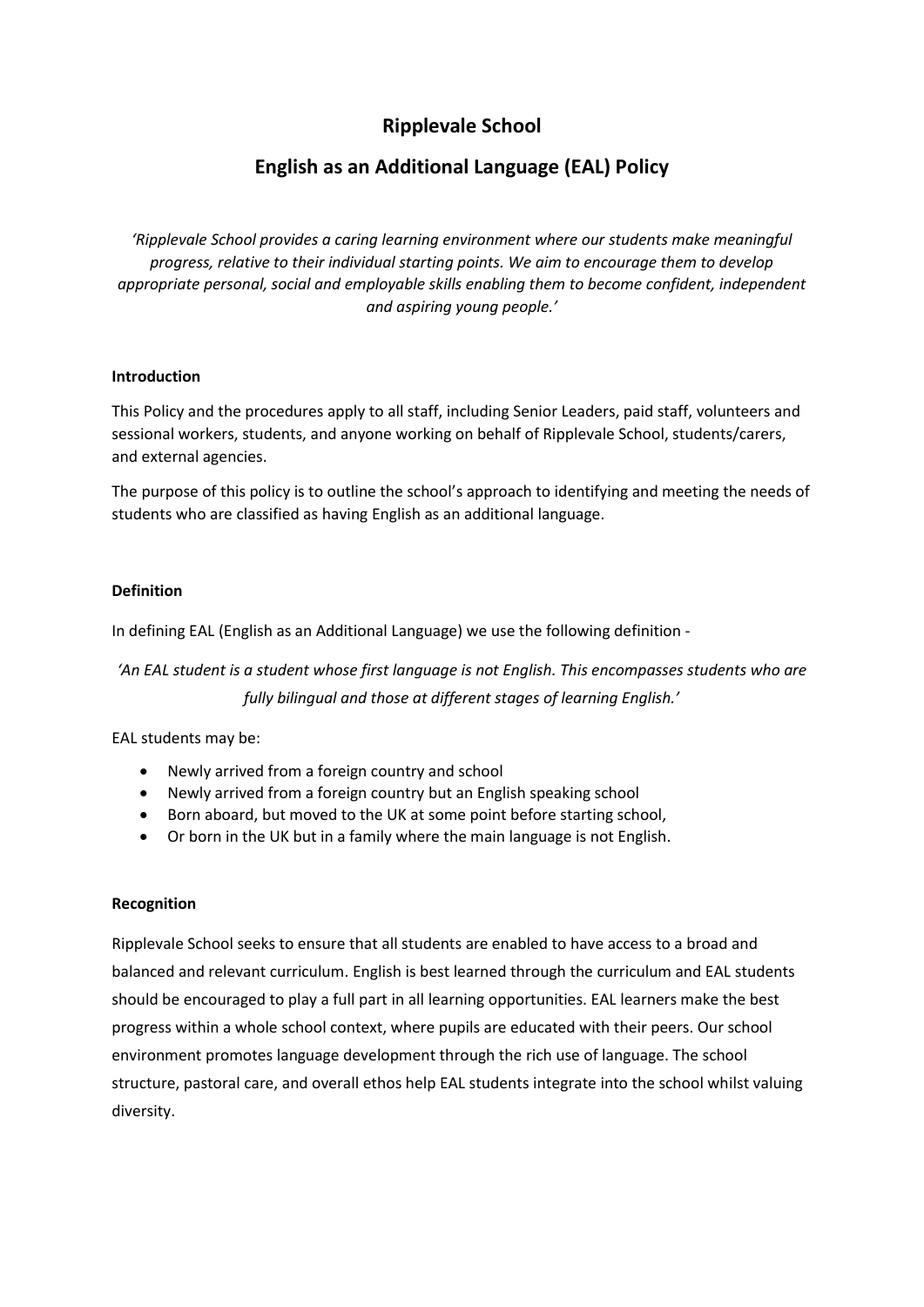# **Principles of effective EAL provision**

- Language develops best when used in purposeful contexts across the curriculum
- Effective use of language is crucial to the teaching and learning of every subject
- The language demands of learning tasks need to be identified and planned for, with attention both to initial access and extension
- Access to learning requires attention to words and meanings embodied in each curriculum area.
- Meanings and understandings cannot always be assumed but need to be explored
- Simplified language to allow EAL students access to the curriculum should not equate to simplified lesson content and tasks should challenge students appropriately
- Staff have a crucial role in modelling the uses of language
- The focus and use of additional support time are best seen as an integral part of the curriculum and lesson planning
- All pupils have entitlement to the full curriculum
- A distinction is made between EAL and Special Educational Need
- Language is central to our identity. Therefore, teachers need to be aware of the importance of pupils' home languages and build on their existing knowledge and skills
- Many concepts and skills depend on and benefit from well-da developed home language and literacy in a home language enhances subsequent acquisition of EAL
- All languages, dialects, accents, and cultures are equally valued

# **Identification and Assessment**

Identification and assessment are carried out with the purpose of providing the most appropriate provision for each student. In assessing the nature and extent of the student's grasp of English the following methods may be used:

- Information from the admission pack
- Information from the admission interview/ meeting with the parent/carer
- Information from the child's previous school

Whenever possible assessment is undertaken as a partnership between the class teacher our SENCo, our Speech and Language Therapist, the parent/carer, and the child.

During the assessment of EAL students' competence in English is categorized on a 5-point scale, using the Devon EAL Proficiency Assessment Framework.

# **Level 1 - New to English**

The student needs a considerable amount of EAL support.

The student may:

- Use their first language for learning and other purposes
- Remain competently silent in the classroom
- Be copying/ repeating some words or phrases
- Understand some everyday expressions in English but may have minimal or no literacy in English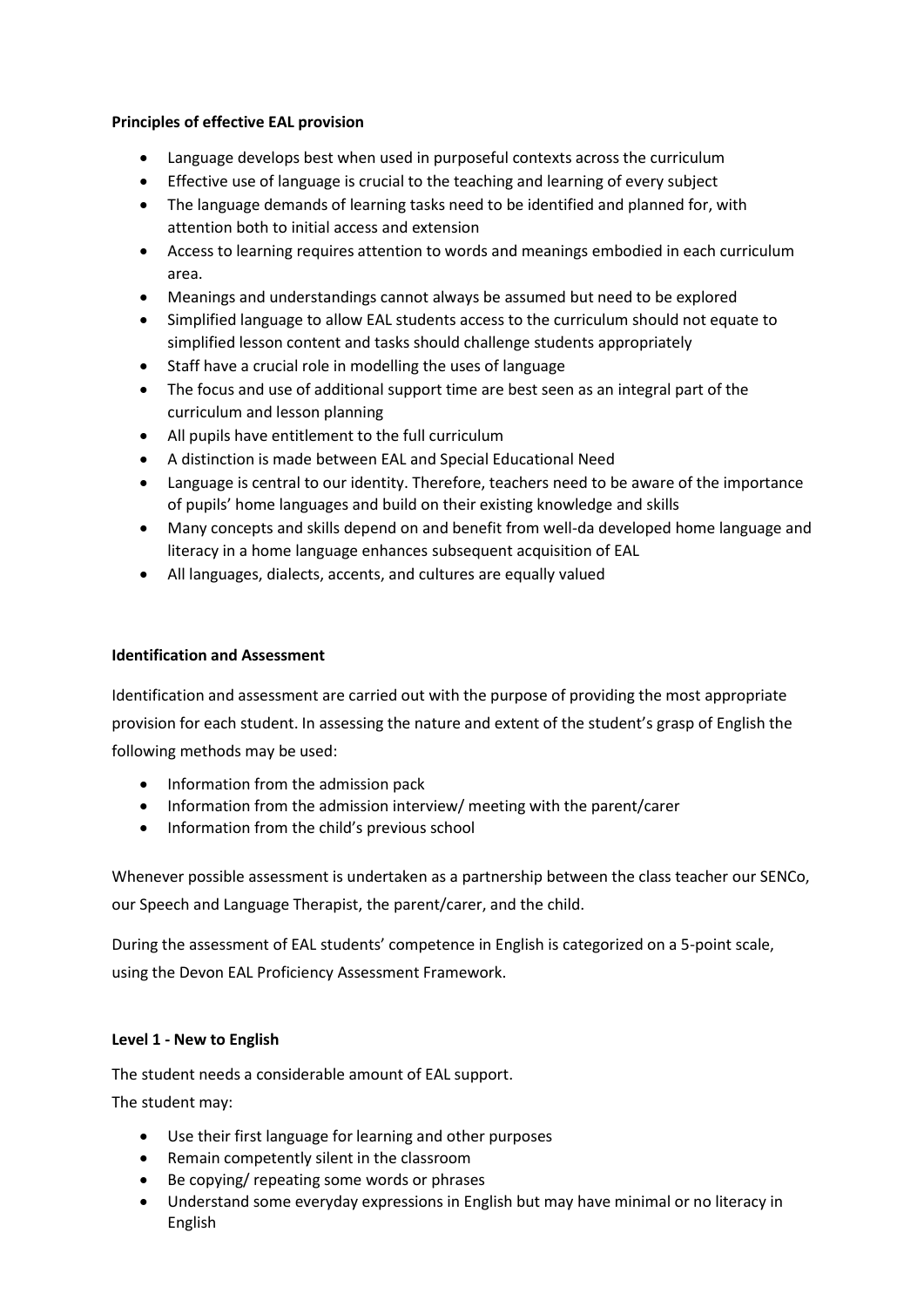# **Level 2 – Early Acquisition**

The student still needs a significant amount of EAL support to access the curriculum

The student may:

- Follow day-to-day social communication in English and participate in learning activities with support
- Begin to use spoken English for social purposes
- Understand simple instructions and can follow narrative accounts with visual support
- Have developed some skills in reading and writing
- Have become familiar with some subject-specific vocabulary

## **Level 3 – Developing Competence**

The student requires ongoing EAL support to access the curriculum fully

The pupil may:

- Participate in learning activities with increasing independence
- Be able to express their self orally in English, but structural inaccuracies are still apparent
- Be able to follow abstract concepts and more complex written English
- Literacy will require ongoing support, particularly for understanding text and writing

#### **Level 4 – Competent**

The student needs some/occasional EAL support to access complex materials and tasks

The pupil may:

- Oral English is developing well, enabling successful engagement in activities and across the curriculum
- Can read and understand a wide variety of texts
- Written English may lack complexity and contain occasional evidence of errors in structure
- Needs support to access subtle nuances of meaning, refine English usage, and to develop abstract vocabulary

#### **Level 4 – Fluent**

The student works without EAL support across the curriculum

• Can operate across the curriculum to a level of competence equivalent to a student who uses English as a first language

#### **Provision**

Strategies identified through the EAL Proficiency Assessment Framework will be put in place to support EAL students. EAL students will be provided with opportunities to make good progress. Classroom teachers are responsible for ensuring that students can participate in lessons and have awareness of good practice in providing for EAL students within the classroom setting. Our school aims to assess the needs of EAL students within the classroom setting. However, there may be times